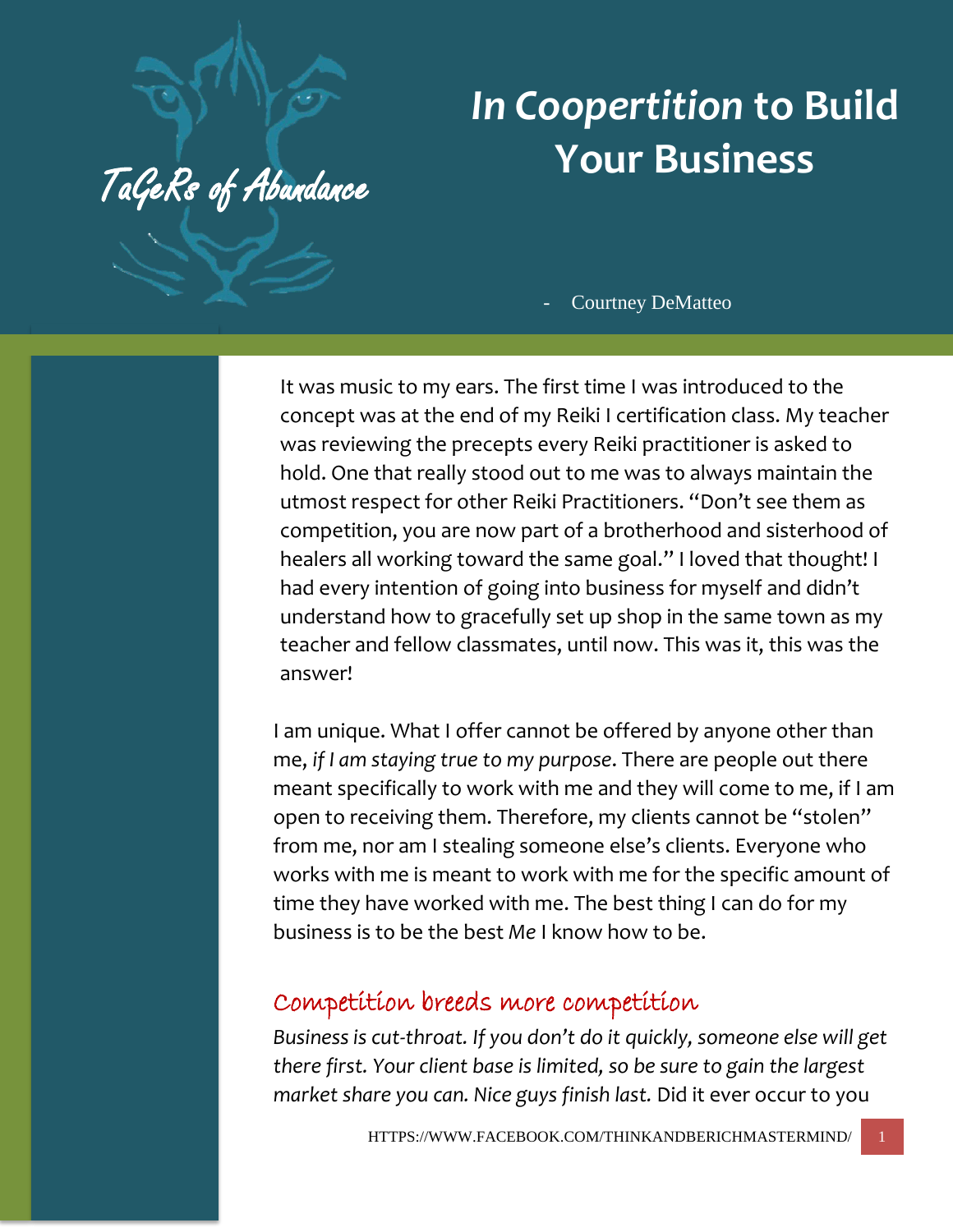that these thoughts are blocking your abundance? Each of these thoughts comes from a place of limitations or lack, based on fear. The Laws of the Universe work outside the parameters of limits; work in favor of those pushing through their fear. You don't have to run a business with these abundance blocks as your guide to growth.

When we're first introduced to the Laws of the Universe, phrases such as, "Like attracts like," "Thoughts become things," and "Ask and it is given," are all thrown around by the gurus spreading the message. But did you ever stop to think about what these really mean?

Your thoughts, day in and day out, create your reality. Every *thing* in existence began first as a thought. When you think about a circumstance or a situation in a certain way, you are signaling to the Universe to bring it to you in that form. An example of how this works to our detriment is when you believe that to be successful you have to be cut-throat. Holding this belief ensures you are creating situations in which you will have to be cut-throat.

## The spirit of Coopertition

What if you could create in the other direction? Wouldn't it be amazing to work in a spirit of cooperation with your competition? Imagine sitting around a table at your local coffee shop bouncing marketing ideas off of your closest "competitor." Who knows better the challenges you face and the target audience you are trying to reach?

All it takes is a shift in perception, beginning with the concept that we live in an abundant world. There is always enough. Taking your piece of the pie doesn't take pie away from someone else, the pie is always growing. Next recognize that we are each born with a gift, a purpose for being here. If you've found that purpose and are living it, there are people who specifically need you. They will only be able